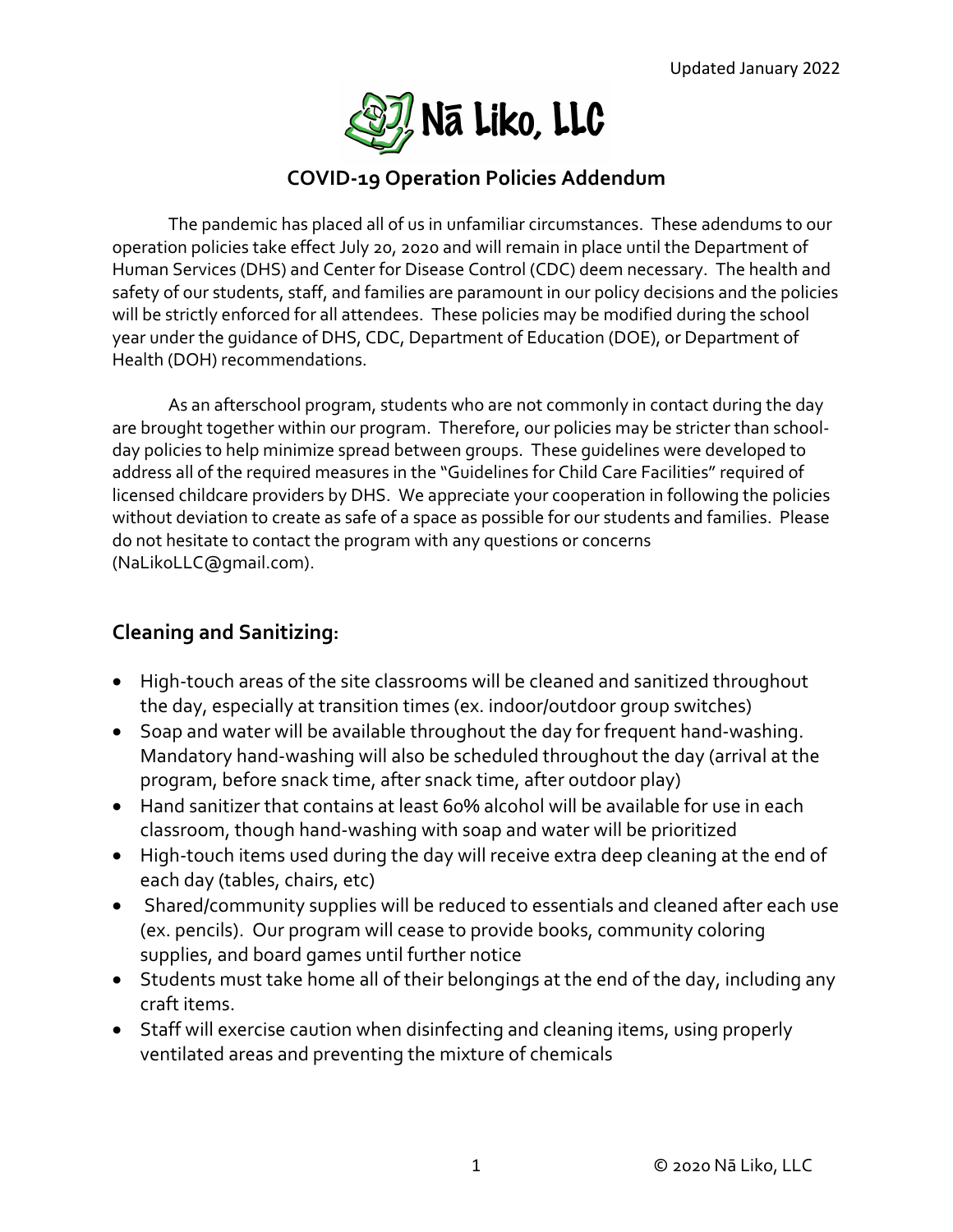

- Student backpacks and belongings will be separated as much as possible. Nonessential personal belongings, such as toys or stuffed animals should be kept at home. Please keep backpacks to an easy-to-store size
- Each student should bring their own supply of pencils and markers/colored pencils/crayons for their personal use. The program will provide coloring pages for students who need busy work during the homework period
- Cleaning products to be EPA registered disinfectants for use against COVID-19

### **Physical Distancing:**

- Students will be divided into cohorts, which will remain the same each day
- Staff members will be assigned to specific student groups to limit cross-deployment of staff across groups as much as possible
- Each cohort will report to and utilize the same classroom each day
- In situations when all students need to be indoors (ex. due to weather), space will be maximized. Windows will remain open to allow ventilation and fans will be on to promote air circulation
- Enrichment activities will be planned with distancing in mind
- Parents and authorized pick up persons will have a designated waiting area within view of but away from the classrooms. This is to limit the number of persons in close proximity to the groups and to keep the number of persons in each classroom at one time minimal. Staff will watch the student walk to their parent or authorized pick up person, with visibility maintained between the staff, child, and parent. Please allow extra time for your student to put away any supplies, complete any cleaning, and wash their hands. \*We realize this contradicts an integral part of our programming that we previously welcomed, supported, and enjoyed—family interaction within our site—but safety is priority
- Nā Liko, LLC staff will be signing the students out at pick up, noting the time the student leaves and the person picking up the student (ex. 4:32 Mom). This will help to minimize contact
- Staff will continue to check identification of pick up persons to verify authorization. If a staff member needs to check your identification, the staff member will approach you. When possible, please try to have the same person pick up your student to help reduce contact exposure and to help ease the pick up process
- Programming which brings visitors to our site, such as guest speaker activities, are temporarily suspended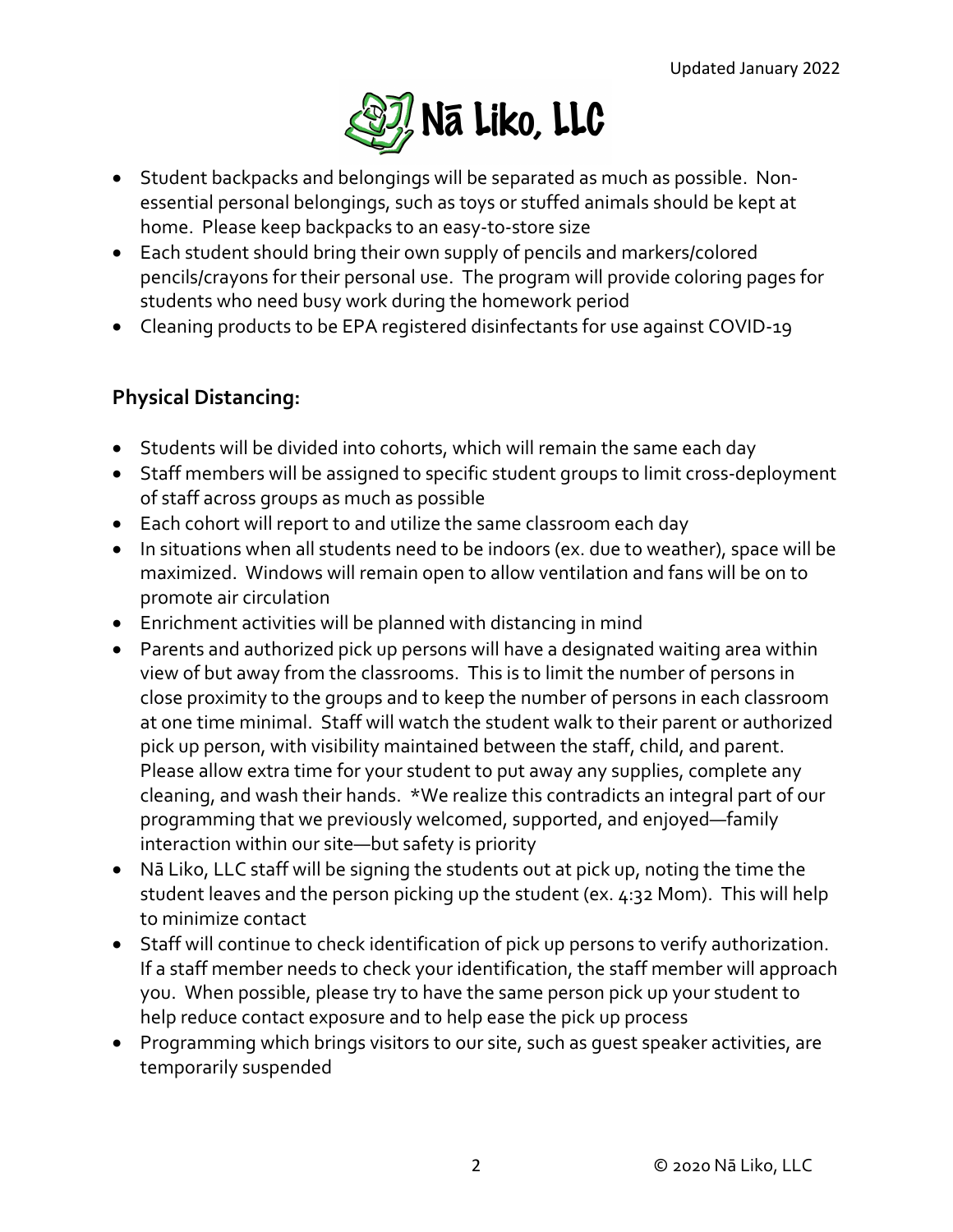

- Distancing markers will be placed on the ground to assist students waiting in line to sign-in or wash their hands
- Physical distancing will be practiced to the greatest extent possible within the program at all times

# **Health and Safety:**

- Temperature and visual wellness checks of students and staff will be conducted daily at the time of arrival
- Students with a temperature of 100.4° F or higher will be separated from the group and will require immediate pick up by a parent or authorized pick up person. Students showing other symptoms of COVID-19, regardless of temperature, may also require immediate pick up. In the event of an emergency, or if an authorized pick up person is unable to pick up an ill child in a timely manner, 911 may be called and the student may be taken to a hospital at the parent(s) or guardian(s) expense
- All staff will wear face masks throughout the work day
- All parents must wear a face mask and practice social distancing when on site or picking up their student
- All students must wear face masks when in our program, especially indoors. Students will be permitted to remove their mask when playing outdoors and in other situations described below. Any exceptions to this rule must be approved by the program founders, Ms. Leslie and Ms. Sherra
- Masks must cover both the mouth and nose
- We understand the masks can be hot or uncomfortable. Areas outside of the classrooms will be marked off for students who need to take a break and temporarily remove their mask for some fresh air
- Students may remove their mask outdoors while practicing social distancing to eat their snack during snack time
- Students may be asked to wear face shields provided by Nā Liko, LLC while indoors. Face shields will be labeled with the student's name, cleaned with a disinfectant when the student leaves each day.
- Please send snacks in containers that may be discarded after consumption (ex. baggies and brown bags). Students often forget their snack/lunch bags; the ability to throw away any food items left behind at the end of the day will help to minimize risk of exposure
- Parents/guardians will need to sign a form stating that their child has not experienced COVID-19 symptoms in the 10 days prior to beginning at the program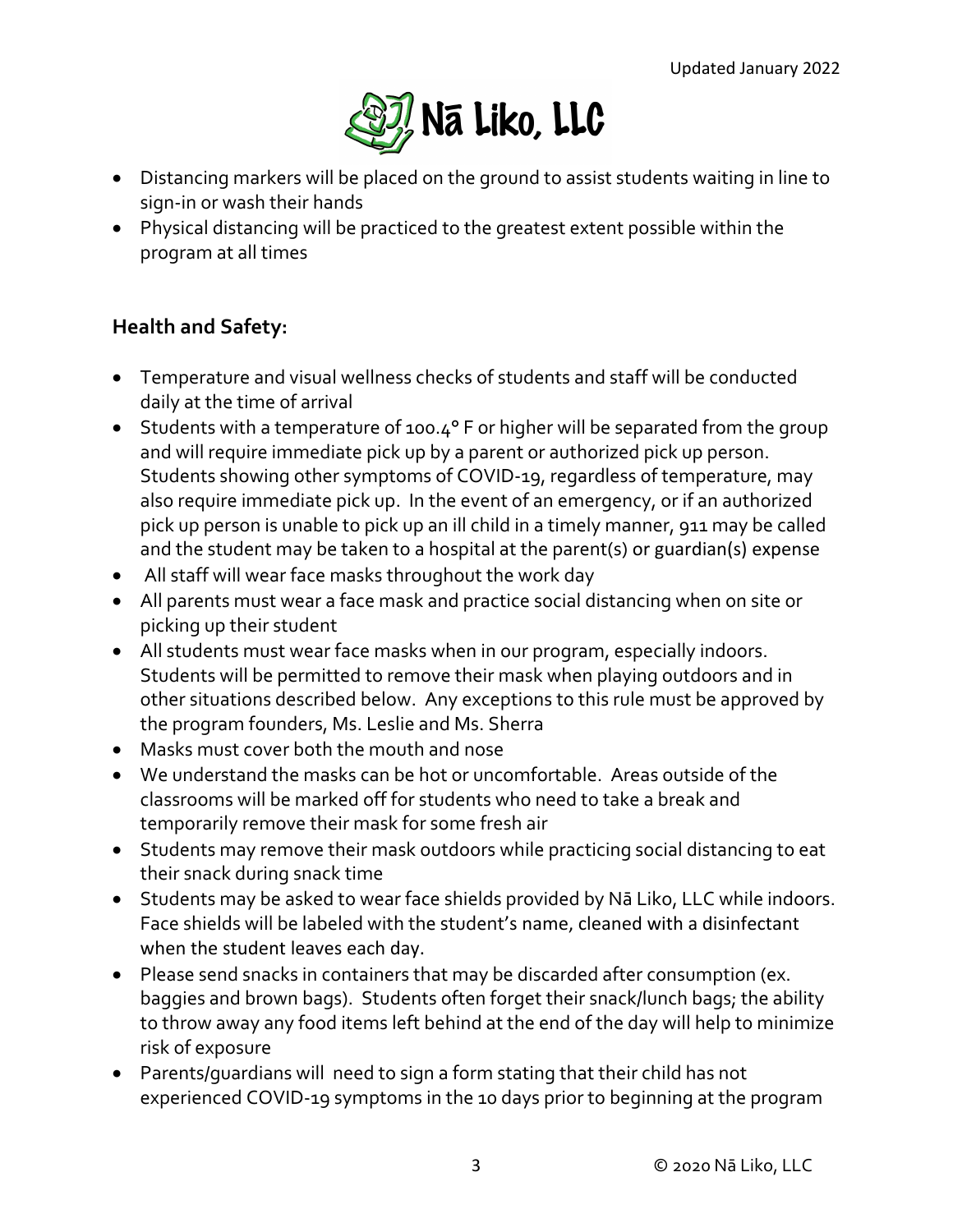

- Staff will also need to sign a form stating that they have not experienced COVID-19 symptoms in the 10 days prior to beginning at the program
- Enrichment activities throughout the year (and especially at the start of the year) will focus on health and good hygiene habits to educate students on proper etiquette (ex., coughing/sneezing, hand-washing) to help minimize spread and to enable students to make responsible choices
- Staff will complete training in COVID-19 detection and prevention with a contact tracer each school year
- Students, staff, and parents exposed to COVID-19 may not enter our program site and will need to quarantine per Hawai'i public health guidelines
- Each parent will need to sign a form stating understanding of our amended sick policy (see below)
- If a student does not attend school that day or is sent home early, the student also may not attend our program until they are permitted to return to school
- If a family member contracts COVID-19, the DOH will inform the parent/guardian of the child's quarantine duration.
	- $\circ$  The isolation period for **individuals with COVID-19** is (1) 5 days after symptoms first appeared or 5 days after test collection if no symptoms are present, (2) 24 hours without a fever or use of fever-reducing medicines, and (3) improved symptoms. Individuals should remain in isolation for 10 days if symptoms do not improve by day 5.
	- o **Fully vaccinated close contacts** of individuals with COVID-19 do not need to quarantine but should watch for symptoms 14 days after contact and isolate and get tested if symptoms develop.
	- o **Unvaccinated close contacts** must quarantine for 5 days after close contact, watch for symptoms 14 days after close contact, and immediately isolate and get tested if symtoms develop. If an unvaccinated close contact remains in ongoing close contact, the quarantine period extends to 5 days after the person with COVID is released from isolation.
	- o Refunds or credits for long-term absences related to COVID-19 exposure will be reviewed on a case-by-case basis by the company founders, Miss. Leslie and Miss Sherra

# **Facility Safety:**

• Any visitors to our program classrooms (including parents) will be logged to support contact tracing efforts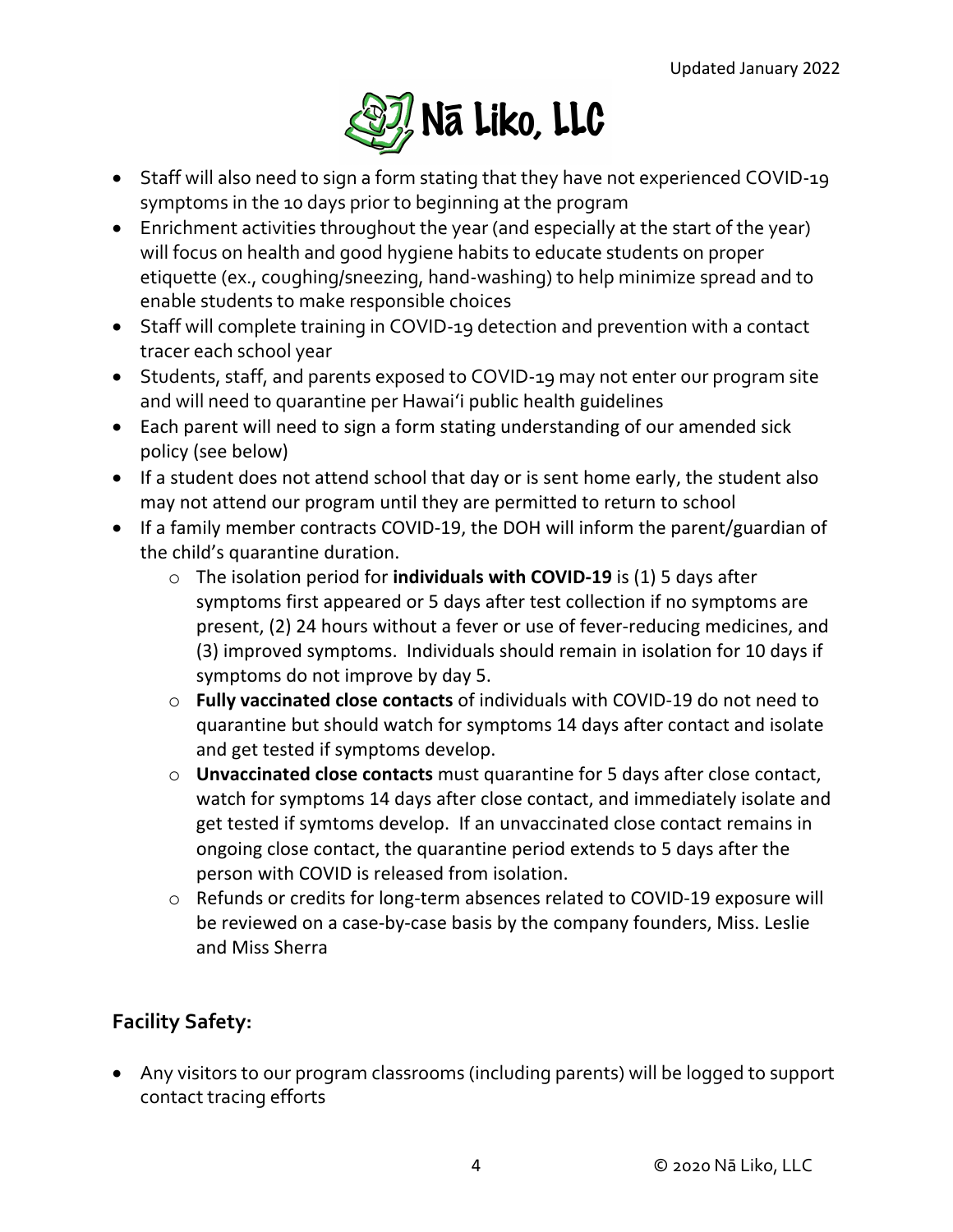

- Windows, doors, and fans will remain open and on as much as possible to facilitate ventilation and to increase outdoor air circulation throughout the classrooms
- Staff will receive training prior to the start of the school year on how to handle a sick student. Anyone exhibiting flu-like symptoms will be separated from the group and remain under the supervision of a staff member until pick up
- Per DHS guidelines, we will notify local health officials, staff, and families immediately of any possible child, visitor, or staff case of COVID-19, while maintaining confidentiality
- Nā Liko, LLC reserves the right to cease operations temporarily in the interest of preventing spread or minimizing risk. Examples include temporarily suspending one or both classrooms for a short term (2-5 days) or longer term (1+ weeks). If the school closes, our program will also be closed

# **Child and Parent Expectations:**

- Posters will be displayed in the classrooms to remind students of shared responsibilities, such as hand-washing, sneezing/coughing etiquette, and maskwearing
- Parents are expected to review our operation policies and inform their students of programming changes prior to the first day of attendance. Students will receive additional orientation on the new program format during the first day
- Should a family have contact with a COVID-19 contact, please inform the progam immediately by phone or email so that we may adjust our programming and provide pertinent information immediately to others to help mitigate spread
- Social-emotional needs will be addressed with the students through enrichment activities during the school year. Parents are also welcome to reach out to our company for further resources.

# **Employee Support:**

- Staff will communicate regularly with each other and seek feedback on an ongoing basis. The classrooms will remain connected via walkie talkies each school day
- Health protocols and COVID-19 detection and prevention training will continue to be reviewed with staff throughout the school year
- Sherra Dugan will be the immediate point of contact for staff COVID-19 concerns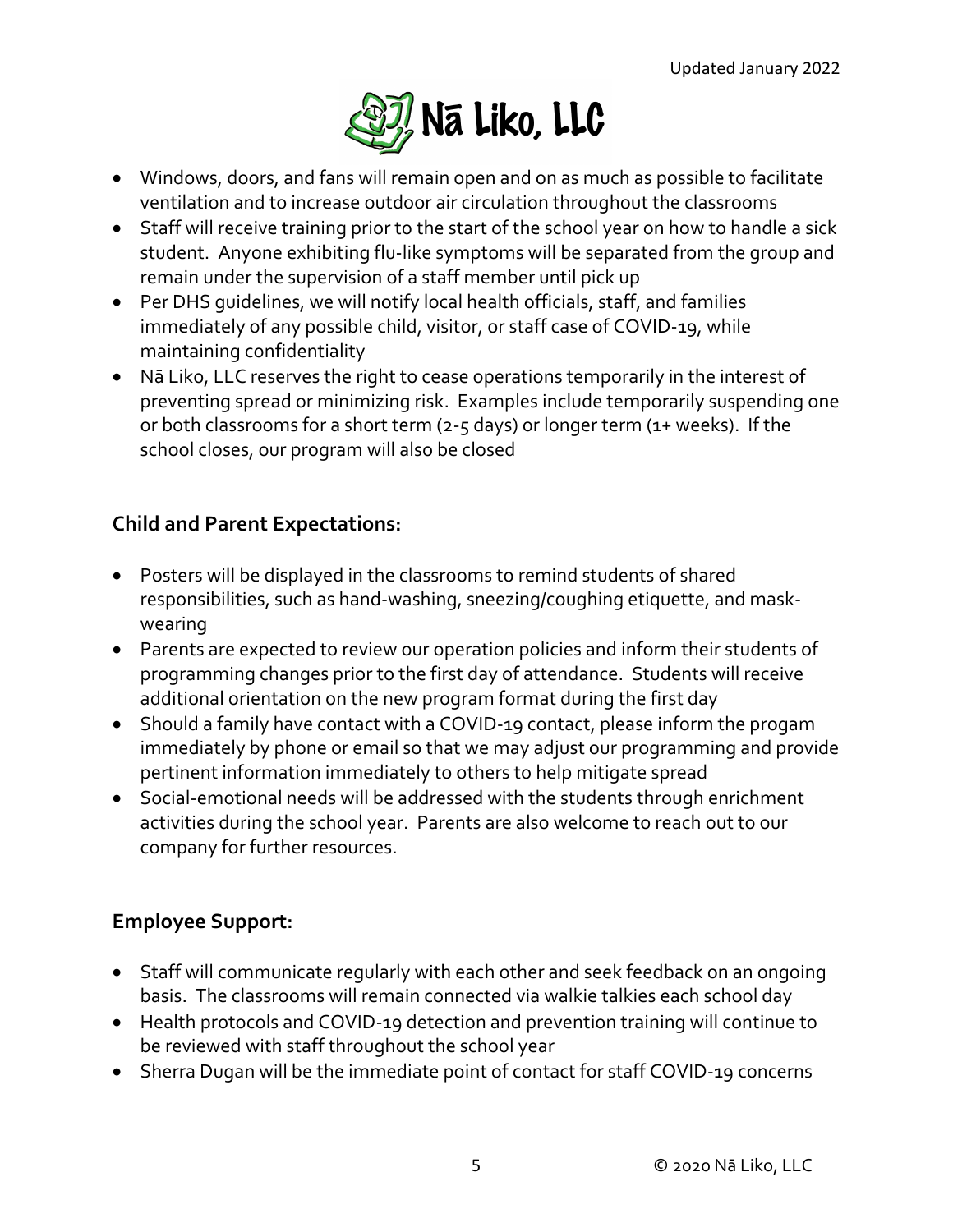

- Nā Liko, LLC will provide staff with a supply of washable masks to wear during their shifts, and will also have other PPE items on hand in case a child becomes ill (face shields, gloves, aprons) in addition to access to everyday preventitive and protective matierals—extra masks, gloves, hand sanitizer, cleaning and disinfectant supplies
- Staff will complete a daily checklist of cleaning and sanitizing responsibilities

# **Sick Policy Addendum**:

(effective July 20, 2020)

Any student exhibiting symptoms of COVID-19 will be separated from the rest of the students and require immediate pick up. If immediate pick up cannot be arranged or it is deemed an emergency, Nā Liko, LLC will call 911 and the student may be taken in an ambulance to a hospital or facility accepting COVID-19 patients at the parent(s) or guardian(s) expense. Symptoms include:

- Fever or chills
- Cough
- Muscle or body aches • Headache
- Shortness of breath or difficulty breathing
- New loss of taste or smell
- Congestion or runny nose
- Nausea or vomiting
- Diarrhea

• Fatigue

• Sore throat

Please do not send your student to school sick. If a student or family member of a student is getting tested for COVID-19, please keep the student at home until the test results return. If a student is diagnosed with COVID-19 or a family member tests positive, the Department of Health will determine the date when the student may return to our program.

### *Additional Sick Policy information:*

Any student who does not attend school that day or is sent home early due to illness may not attend our program that day. Ill students may return to our program when they return to school. If a student becomes sick while attending our program, parents or guardians will be notified of the student's condition and asked to make arrangements for a prompt pick up. Symptoms of probable illness or infection that will require immediate pick up include, but are not limited to:

- Fever (100°F or greater)
- Redness, swelling, or drainage of the eye
- Crusty, bright yellow, swollen, tender, red or open draining skin sores
- Diarrhea (more than two loose stools a day)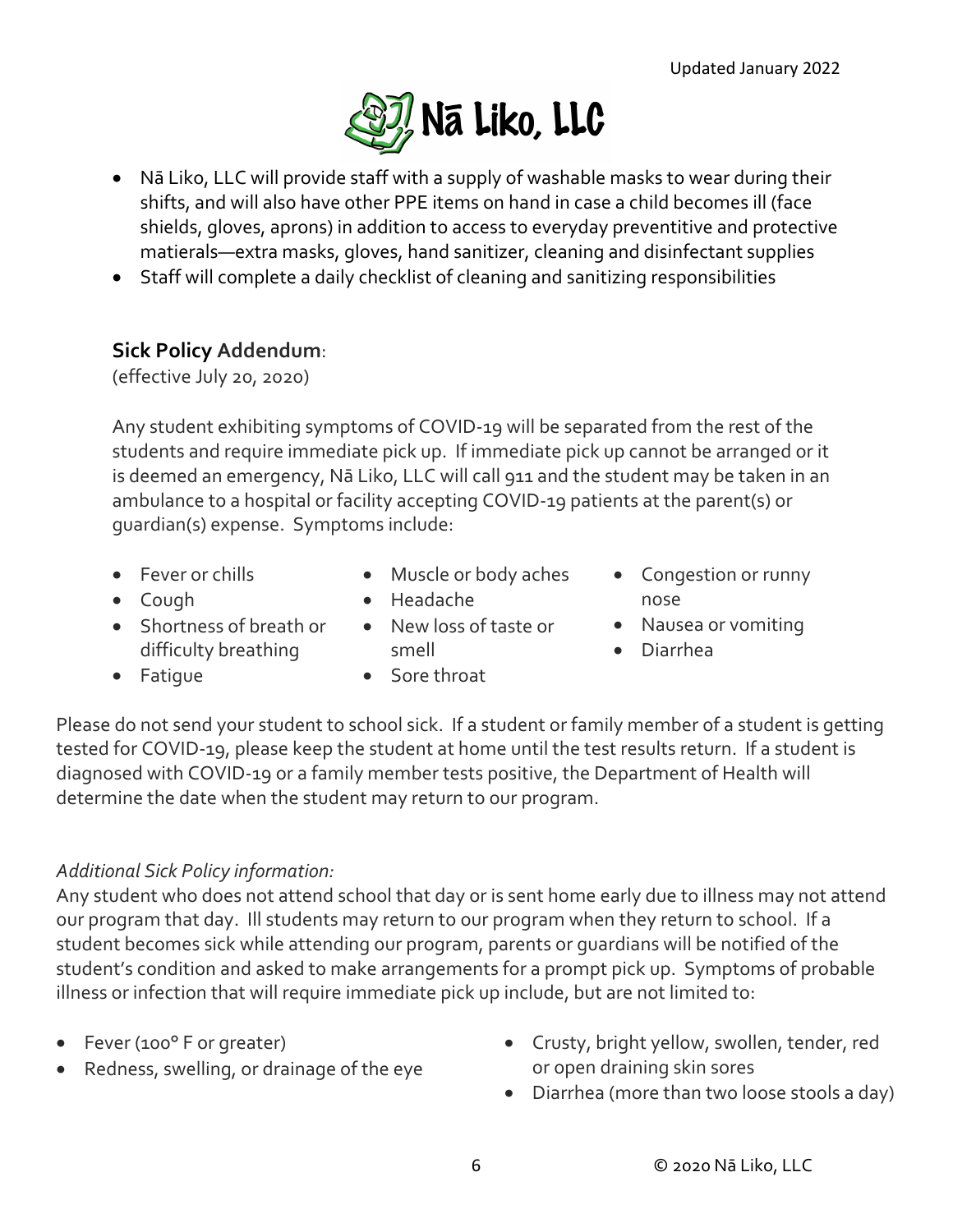

- Vomiting
- Pain with urination
- Abdominal pain
- Toothache
- Headache with fever greater than 100° F
- Extreme tiredness or lethargy
- Unusual behavior

If pick up is required and a parent or guardian cannot be reached, staff members will attempt to contact other emergency contacts listed on the student's application. If we are unable to reach any emergency contacts or a timely pick up cannot be arranged, staff members will call 911 and students may be taken to Kapi'olani Medical Center for Women and Children.

### **Other FAQs:**

- Q: *When may my child begin attending the program after enrollment is confirmed?*
	- o A: Students enrolling before the start of the school year should be able to begin attending on the student's first day of school, provided all necessary paperwork has been submitted and reviewed. Students who receive confirmation of enrollment after the start of the school year will be advised on when they may begin attending. Students may not begin attending the program without prior confirmation from Nā Liko, LLC.
- Q: *How will I receive information about health updates?*
	- o A: The quickest and easiest way for us to reach a large group is by email. Please check emails throughout the day and add our email to your contact list: NaLikoLLC@gmail.com
- Q: *What happens if the program is mandated to reduce capacity temporarily?*
	- o A: We hope this will never be the case, but if we do need to reduce capacity, enrollment priority will be given to students of essential workers
- Q: *Do all the students and parents still report to classroom B10?*
	- o A: No. This year, students will be assigned to a specific room and will need to report to that room after school. Room assignments will be announced prior to the first day of operation. Parents or authorized pick up persons will wait at a designated spot within sight of the room to pick up their student.
- Q: *Will my grade K student still be escorted to the program after school?*
	- o A: Yes, we will still walk our grade K students to the program. Please tell your student to wait at their school-day classroom.
- Q: *Do we still need to show ID at pick-up?*
	- o A: Yes. Please remind all authorized pick up persons to have their ID on-hand.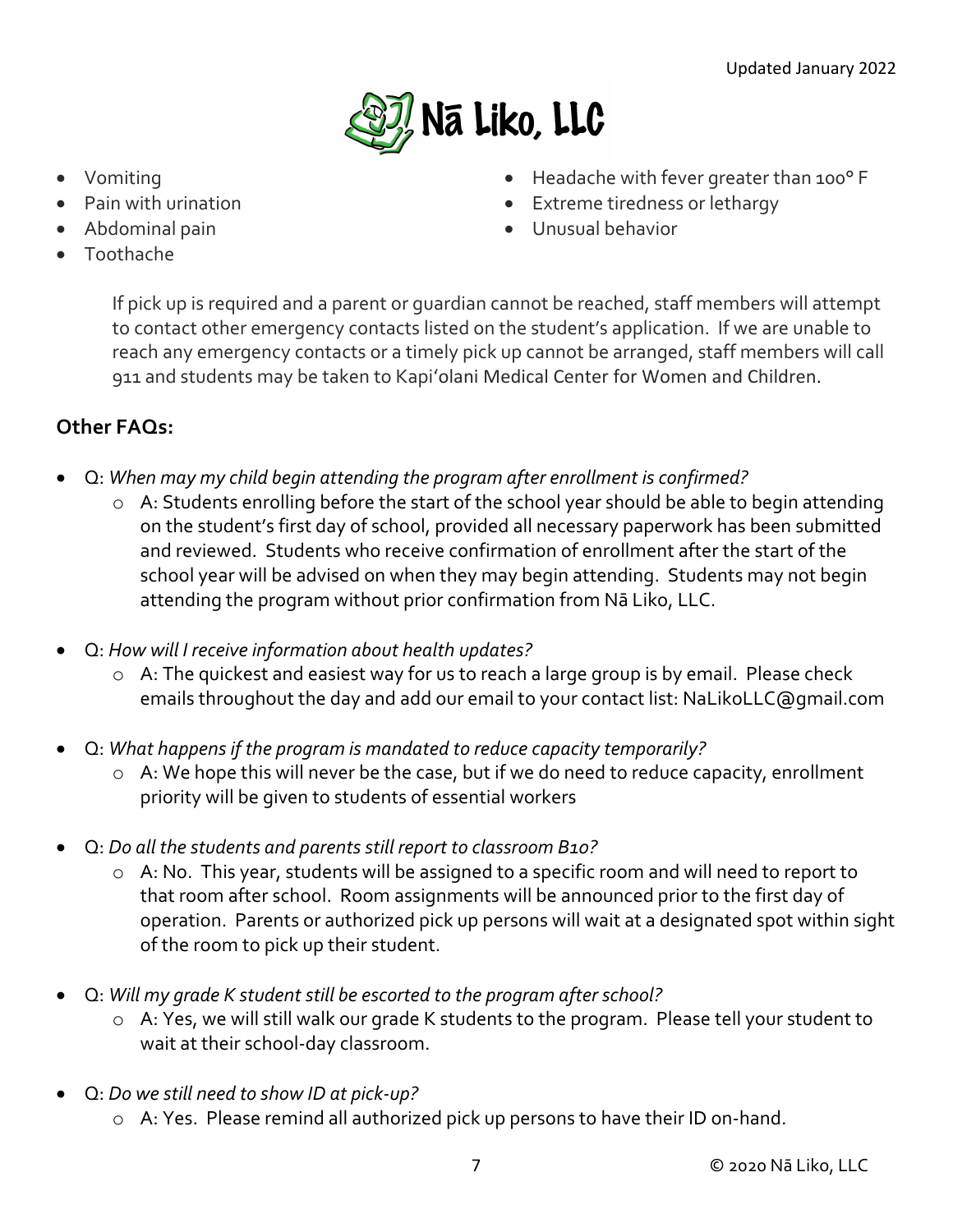

- Q: *How will the rooms be organized?*
	- o A: Each room will have a cohort of students with assigned Program Leaders. Each classroom will have 2–3 staff members. The Founders will oversee the program.
- Q: *What type of enrichment activities will you have this year?*
	- o A: Our enrichment activities will be planned with social distancing in mind. Certain activities will be suspended temporarily, including our guest speaker activities, movie days, and all-group activities.
- Q: *Will you still have cooking activities?*
	- o A: We understand that cooking activities are a favorite among the students. We will continue to have simple cooking activities as long as it is safe and feasible. Cooking activities will consist of dishes that allow students to prepare and touch only their own portion, or dishes which will cook the contents at a high heat prior to serving. Dishes will be plated individually by a staff member. The activity will resemble a cooking demonstration with students called up to assist versus the more all-in, hands-on experience we normally provide. Students will be required to wear gloves and masks during cooking activities.
- Q: *What type of outdoor activities will be available?*
	- o Outdoor activities will focus on sports and games that minimize the need to touch shared equipment (for example, sports and games that emphasize kicking vs catching). Students will wash their hands after outdoor activities and equipment will be cleaned at the end of each day or between group use. As much as possible, each cohort will have their own outdoor equipment to use.
- Q: *Will my information be shared if I report a possible COVID-19 case within my family?*
	- o A: No. Per the American Disability Act (ADA), only general information will be shared, such as the classroom affected. The DOH will handle any further notifications of contact tracking.
- Q: *What is the program's contingency plan in the event an enrolled student contracts COVID-19?*
	- o A: If a student becomes ill with COVID-19 symptoms during the program, the student will be isolated from the other students in a well-ventilated area and a parent/guardian will be called for immediate pick up. A staff member with appropriate PPE (personal protective equipment) will supervise the student until pick up. The area the student waited in and anything the student touched will be cleaned according to DHS and CDC protocols. If a student is being tested for COVID-19, or is confirmed to have COVID-19, Nā Liko, LLC will handle the situation in the manner recommended by COVID-19 health officials, including a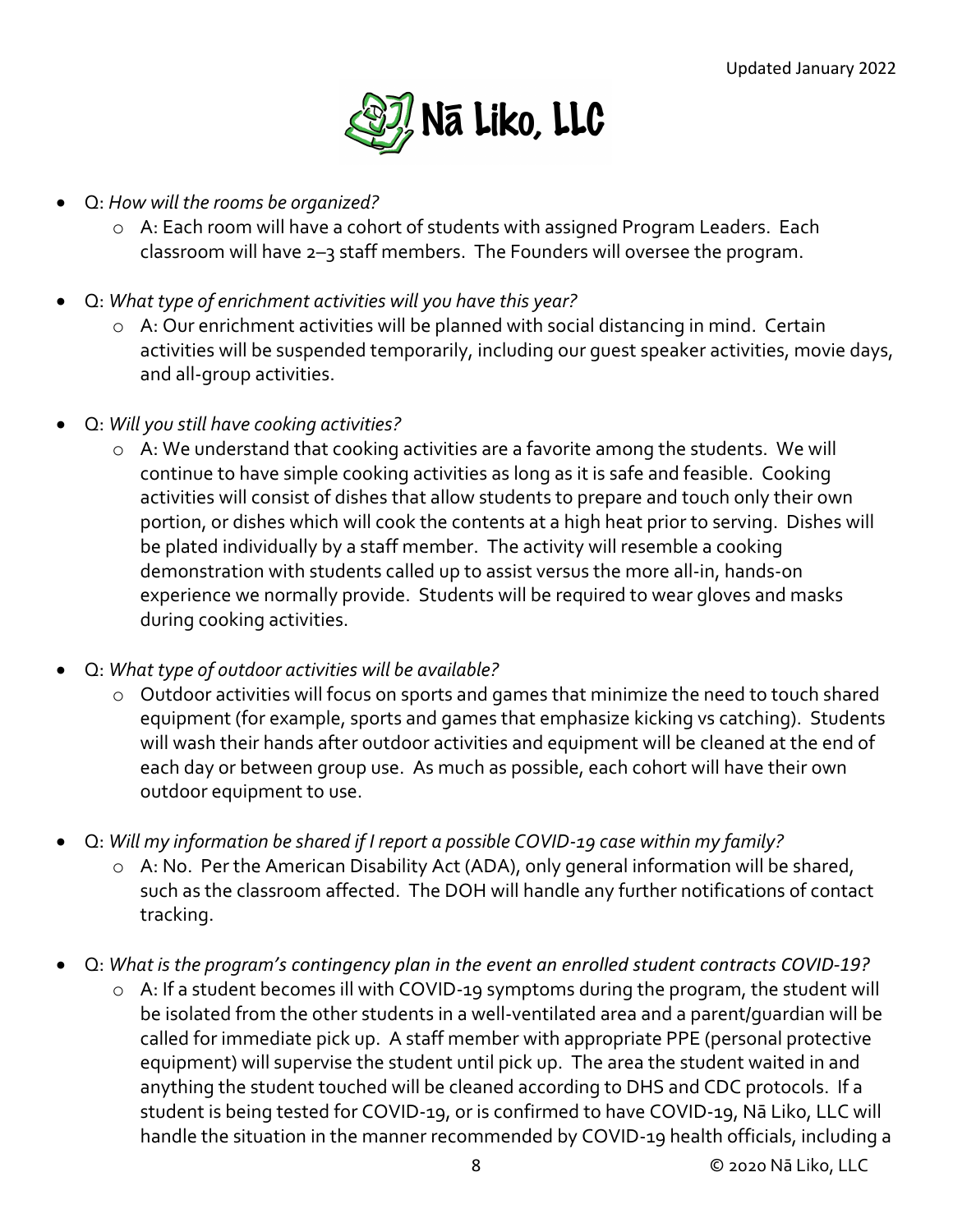

possible short-or long-term closure of the classroom and/or program to prevent further spread.

- Q: *Will I receive a refund if the program is temporarily closed due to COVID-19?*
	- o A: The founders will review each situation on a case-by-case basis. Short-term closures will most likely not be refunded.
- Q: *Who will determine if the program needs to close temporarily to mitigate the spread of COVID-19?*
	- o A: The founders will work in collaboration with the school, DHS, and DOH to select the best course of action should COVID-19 affect a family or families in our program. We hope that a closure will not be necessary and diligent preventitive measures will be successful within our program. Should a closure be required, we will notify parents as soon as possible.
- Q: *What is your current capacity?*
	- o A: Our capacity currently remains at 60 students. We may operate below capacity depending on the current COVID-19 situation and staffing availability.
- Q: *Will the activities and program focus solely on hygiene and COVID-19?*
	- o A: Absolutely not! Students need to have fun and a sense of normalcy in their daily lives again. While our programming will include activities about hygiene, social distancing, and social and emotional health, especially in the beginning of the year as we adjust to new routines, these topics will not make up the entirety of our programming. We look forward to reconnecting with the students and having fun!